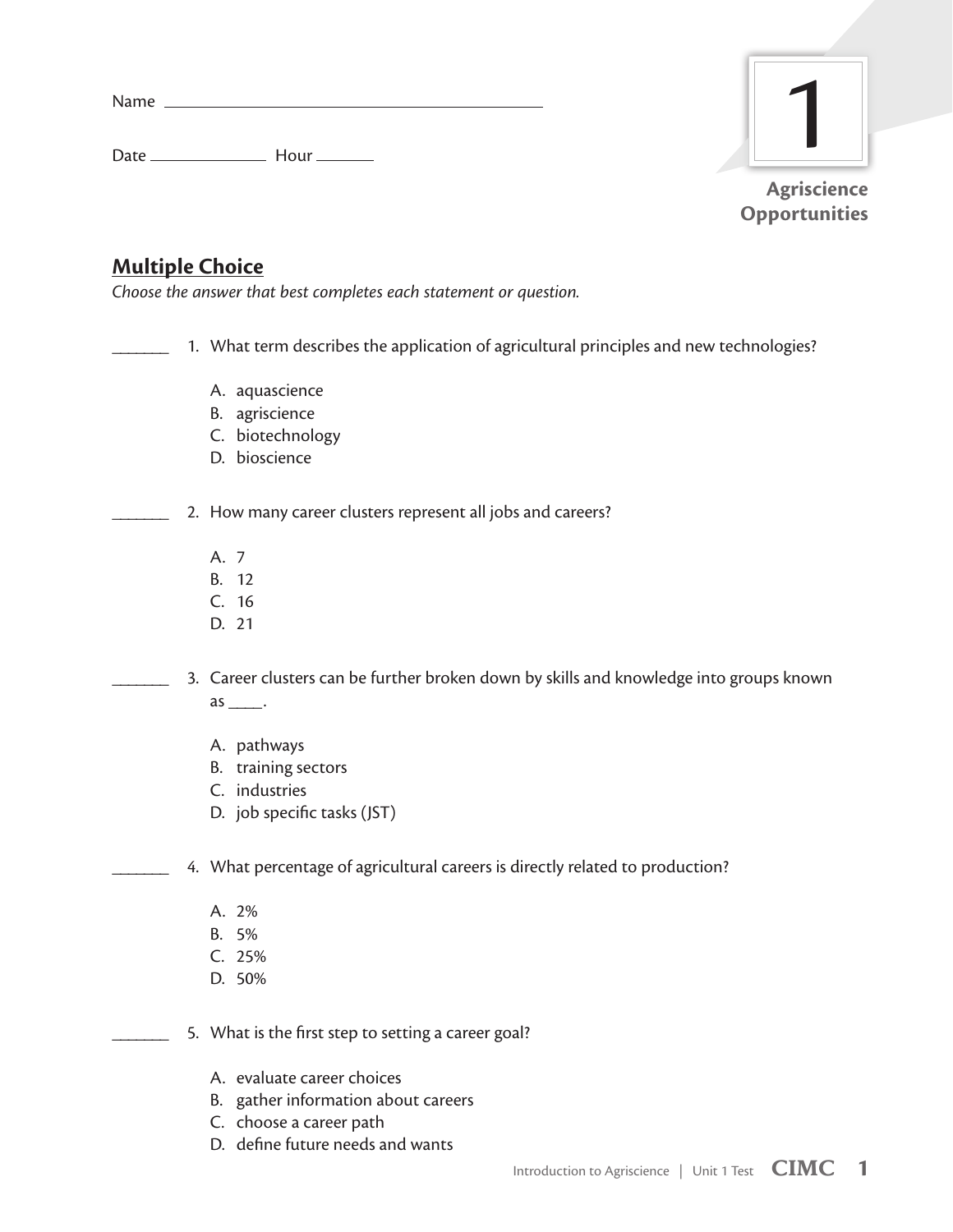- 6. Who or what can help you choose a career path?
	- A. teachers
	- B. counselors
	- C. online databases
	- D. all of the above

## **Matching**

*Match each pathway with its description.*

- A. Agribusiness and Management
- B. Agricultural Communications
- C. Agricultural Power, Structures and Technology
- D. Animal Science
- E. Food Products and Processing
- F. Natural Resources and Environmental Science
- G. Plant and Soil Science
- \_\_\_\_\_\_\_ 7. careers that regulate and preserve resources such as forests, wildlife and water
	- 8. careers that report and write agriculture-related news, prepare publications, produce radio and television segments or perform marketing functions
- 9. careers that work to improve the production of a variety of animals
- \_\_\_\_\_\_\_ 10. careers that study agricultural finance, policy, marketing, or agricultural law
	- \_\_\_\_\_\_\_ 11. careers related to the processing, storage, distribution and marketing of agricultural commodities and by-products
- \_\_\_\_\_\_\_ 12. careers that include the study of plant nutrition, genetics, irrigation, fertility and weed science
- \_\_\_\_\_\_\_ 13. careers that include work in various areas of engineering, construction technology and hydraulics